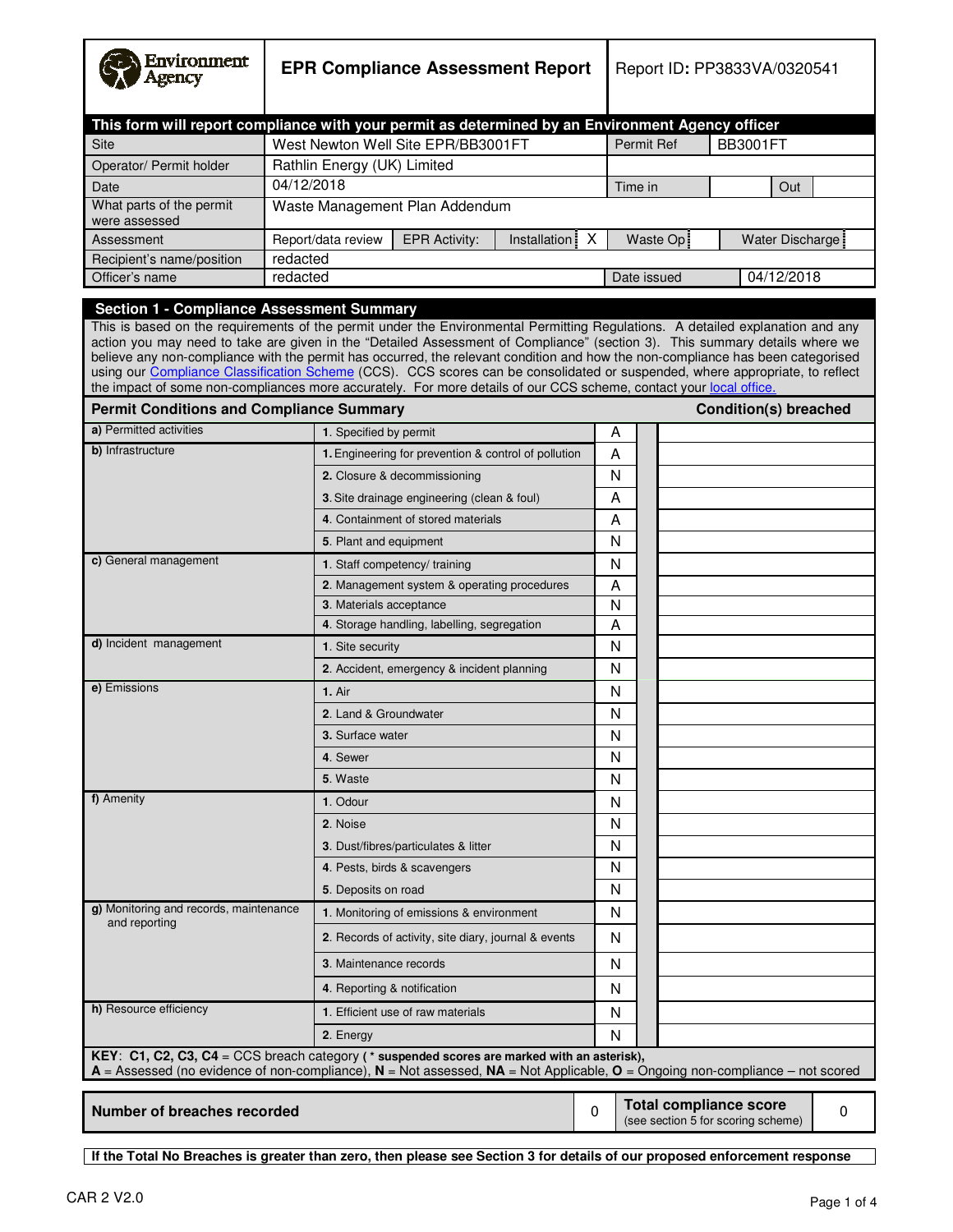### Section 2 - Compliance Assessment Report Detail

This section contains a report of our findings and will usually include information on:

- $\triangleright$  the part(s) of the permit that were assessed (e.g. maintenance, training, combustion plant, etc)
- $\triangleright$  where the type of assessment was 'Data Review' details of the report/results triggering the assessment
- $\triangleright$  any non-compliances identified
- $\triangleright$  any non-compliances with directly applicable legislation
- $\triangleright$  details of any multiple non-compliances
- $\triangleright$  information on the compliance score accrued inc. details of suspended or consolidated scores.
- $\triangleright$  details of advice given
- $\triangleright$  any other areas of concern
- $\triangleright$  all actions requested
- $\triangleright$  any examples of good practice.
- $\triangleright$  a reference to photos taken

This report should be clear, comprehensive, unambiguous and normally completed within 14 days of an assessment.

A proposed amendment to the existing 'West Newton Wellsite Waste Management plan RE-05-EPRA-WN-WMP-005 Revision 2 dated 17/04/2014' was received from the operator 04/12/2018 in document reference: 'West Newton Wellsite Addendum to the Waste Management Plan Exploratory Operations RE-05-EPRA-WNWMP-005-Addendum Rev: 2.00 dated 04/12/2018'

The document details minor amendments to the well cellar design for the proposed West Newton A<sub>2</sub> well.

The document is agreed by the Environment Agency as a minor operational change to the operating techniques listed in Schedule 1 Table S1.2 of the environmental permit (permit condition  $2.3.1$ ).

Document reference: 'West Newton Wellsite Addendum to the Waste Management Plan Exploratory Operations RE-05-EPRA-WNWMP-005-Addendum Rev: 2.00 dated 04/12/2018' now forms part of the operating techniques required by the environmental permit (permit condition  $2.3.1$ ).

| Environment<br>Agency                                                                                                                                                                                                                                                                                                                                                                                                                           | <b>EPR Compliance Assessment Report</b> | Report ID: PP3833VA/0320541      |            |  |  |  |
|-------------------------------------------------------------------------------------------------------------------------------------------------------------------------------------------------------------------------------------------------------------------------------------------------------------------------------------------------------------------------------------------------------------------------------------------------|-----------------------------------------|----------------------------------|------------|--|--|--|
| This form will report compliance with your permit as determined by an Environment Agency officer                                                                                                                                                                                                                                                                                                                                                |                                         |                                  |            |  |  |  |
| <b>Site</b>                                                                                                                                                                                                                                                                                                                                                                                                                                     | West Newton Well Site EPR/BB3001FT      | <b>Permit</b><br><b>BB3001FT</b> |            |  |  |  |
| <b>Operator/Permit</b>                                                                                                                                                                                                                                                                                                                                                                                                                          | <b>Rathlin Energy (UK) Limited</b>      | Date                             | 04/12/2018 |  |  |  |
| Only one of the boxes below should be ticked<br><b>Section 3- Enforcement Response</b><br>You must take immediate action to rectify any non-compliance and prevent repetition.<br>Non-compliance with your permit conditions constitutes an offence and can result in criminal prosecutions and/or suspension or<br>revocation of a permit. Please read the detailed assessment in Section 2 and the steps you need to take in Section 4 below. |                                         |                                  |            |  |  |  |
| Other than the provision of advice and guidance, at present we do not intend to take further enforcement action in respect<br>of the non-compliance identified above. This does not preclude us from taking enforcement action if further relevant<br>information comes to light or advice isn't followed.                                                                                                                                      |                                         |                                  |            |  |  |  |
| In respect of the above non-compliance you have been issued with a warning. At present we do not intend to take further<br>enforcement action. This does not preclude us from taking additional enforcement action if further relevant information<br>comes to light or offences continue.                                                                                                                                                      |                                         |                                  |            |  |  |  |
| We will now consider what enforcement action is appropriate and notify you, referencing this form.                                                                                                                                                                                                                                                                                                                                              |                                         |                                  |            |  |  |  |

### **Section 4- Action(s)**

Where non-compliance has been detected and an enforcement response has been selected above, this section summarises the steps you need to take to return to compliance and also provides timescales for this to be done.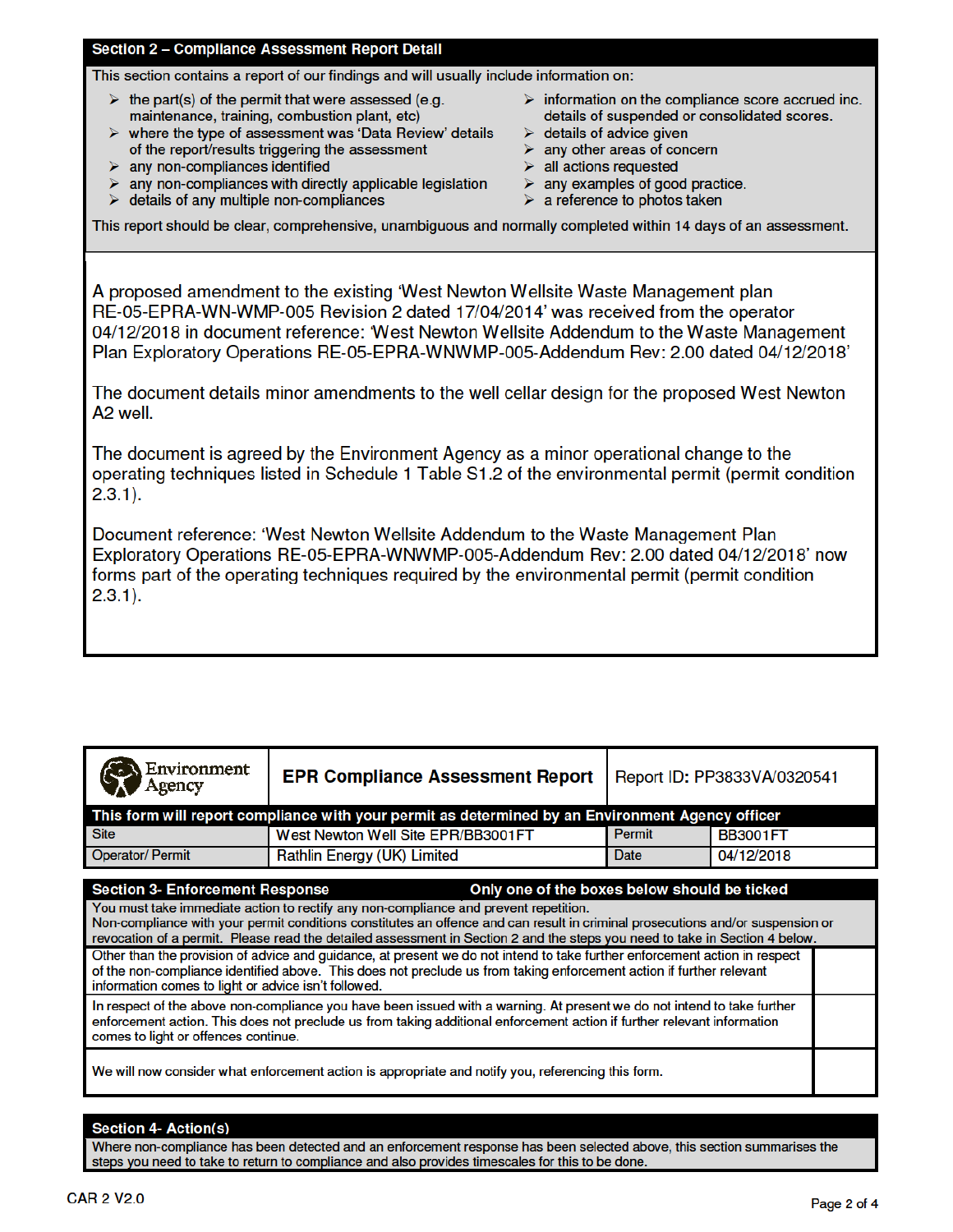| <b>Criteria</b><br>Ref. | $\overline{\phantom{a}}$ ccs<br>Category | <b>Action Required / Advised</b> | Due Date |
|-------------------------|------------------------------------------|----------------------------------|----------|
|                         | See Section 1 above                      |                                  |          |
|                         |                                          |                                  |          |